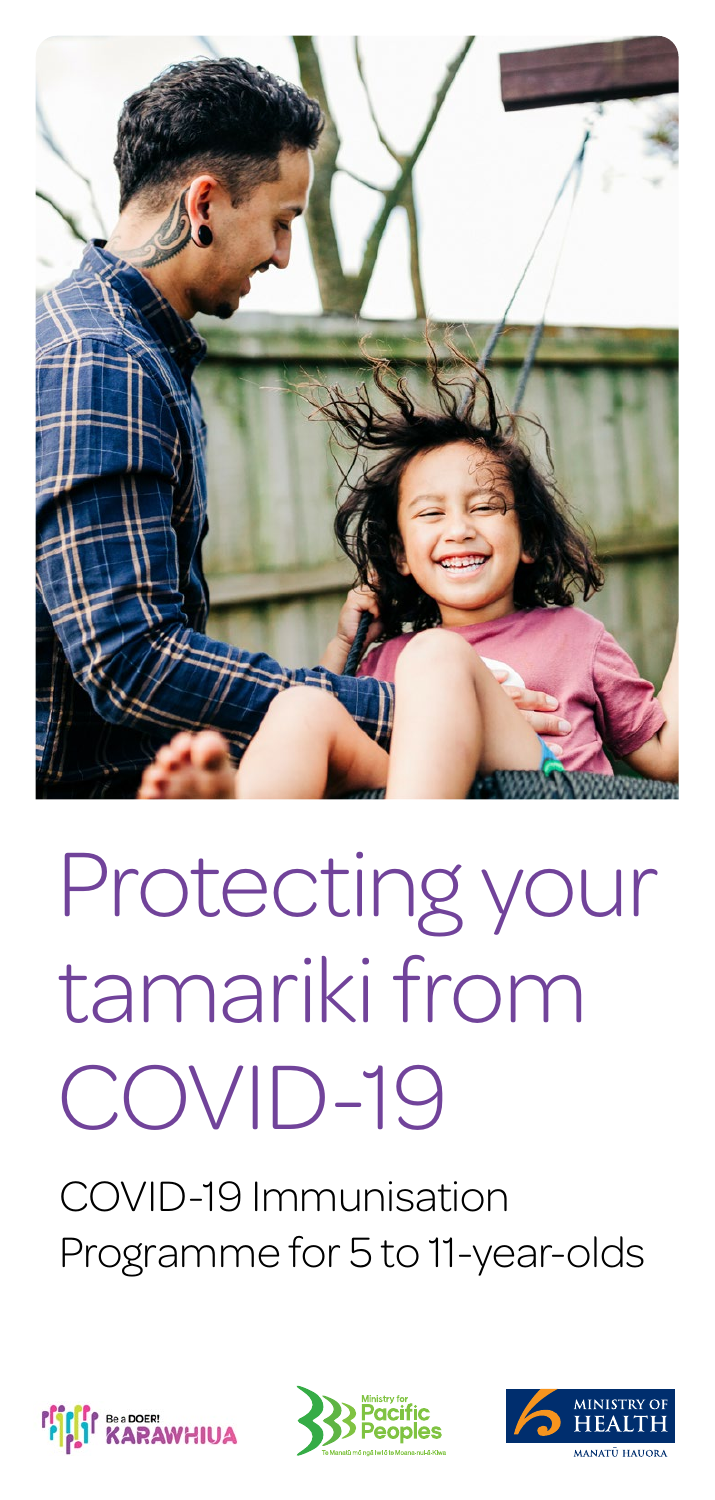## **COVID-19 Vaccine for tamariki aged 5 to 11 years**

Parents and caregivers have the opportunity to protect their tamariki aged 5 to 11 against COVID-19, by being immunised with a child (paediatric) formulation of the Pfizer vaccine.

The vaccine used for tamariki is a children's version of the Pfizer vaccine, with a lower dose and smaller volume.

Tamariki need two doses of the vaccine to be fully protected. We recommend these are at least 8 weeks apart. The interval can be shortened to a minimum of 21 days if needed, for example if your child is starting treatment with immunosuppressants.

The Ministry of Health recommends immunising your child to keep them safe and to help protect your whānau and community from COVID-19.



### **Benefits of immunisation**

Immunisation is an important way we keep tamariki safe, like being sun smart or wearing a seatbelt. It protects your tamariki from many serious diseases and stops disease spreading within your whānau and the community.

In Aotearoa, children get free vaccinations against 12 diseases, including whooping cough (pertussis), measles and polio.

#### **Benefits of immunisation against COVID-19**

Immunising 5 to 11-year-old tamariki helps protect whānau members whose health makes them more vulnerable to COVID-19.

The COVID-19 virus can be unpredictable. While COVID-19 generally has milder effects in children, with symptoms being similar to a cold, some children become severely ill and require hospitalisation. Tamariki can also have rare complications such as Multisystem Inflammatory Syndrome (MIS-C) that may require intensive care. Tamariki can also suffer long term effects (known as long COVID), even after mild cases of COVID-19.

Like adults, if your tamariki are infected with the COVID-19 virus they may transmit the virus to other people.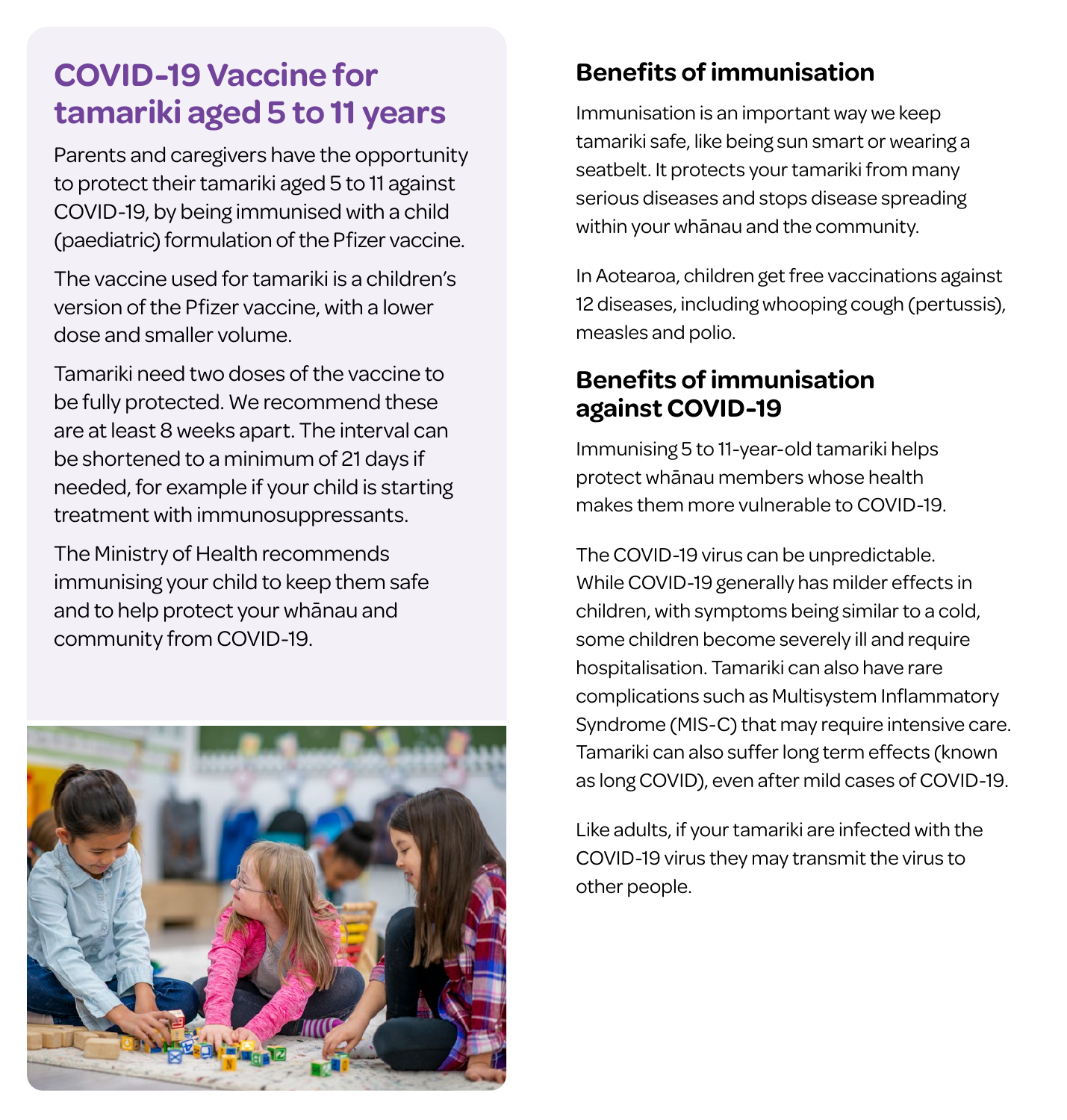#### **Safety of the Pfizer vaccine**

The Pfizer vaccine for 5 to 11-year-olds has been through clinical trials with children in this age group. In general, the side effects that were reported were mild, didn't last long, and were similar to side effects from other routine vaccines.

The vaccine is recommended for tamariki with food allergies. Unlike some other vaccines, there is no food, gelatin or latex in the Pfizer vaccine.

The only reason that someone may not be able to have this vaccine due to allergy is if they have had a severe allergic response (anaphylaxis) to a previous dose of the Pfizer vaccine or an ingredient in the vaccine. The child (paediatric) Pfizer vaccine has gone through the same rigorous approval process as other routine childhood vaccines. No clinical trials were skipped and no corners were cut in the testing of its safety.

#### **Preparing your tamariki for vaccination**

- 1. Provide encouragement to help your tamariki feel relaxed.
- 2. Make sure they have had something to eat and drink.
- 3. Check they're wearing clothes that make it easy to see and access their upper arm.

If they're a little nervous, they're welcome to take something to the appointment that will distract them, like a soft toy or phone.

If your tamariki have had previous reactions to immunisations, let your vaccinator know, speak to your whānau doctor prior to the appointment, or talk to a trained advisor on the COVID Vaccination Healthline – 0800 28 29 26.

## **Consent**

A parent, caregiver or legal guardian will need to accompany your child to their appointment(s) as the responsible adult and be able to provide consent for them to be immunised.

At the appointment, both the adult and child can ask as many questions as they like.

## **Side effects**

As with any immunisation, your child is likely to have a sore arm and get redness, pain or swelling at the injection site. Other reactions that can occur, usually within one or two days, include:

- headache
- a fever (feeling hot)
- nausea (feeling sick), vomiting, diarrhoea
- fatigue
- general discomfort (feeling unwell, aches and pains).

These are common and show that the vaccine is working. Encouraging rest and offering plenty of fluids will help.

Severe reactions to the Pfizer COVID-19 vaccine are very rare and usually occur within a few minutes of the vaccination. For this reason, you and your child will be put in an observation area for monitoring by clinical staff to ensure they receive any medical treatment if this occurs.

#### Signs of severe allergic reaction can include:

- difficulty breathing
- swelling of the face and throat
- a fast heartbeat
- a bad rash all over the body
- dizziness and weakness.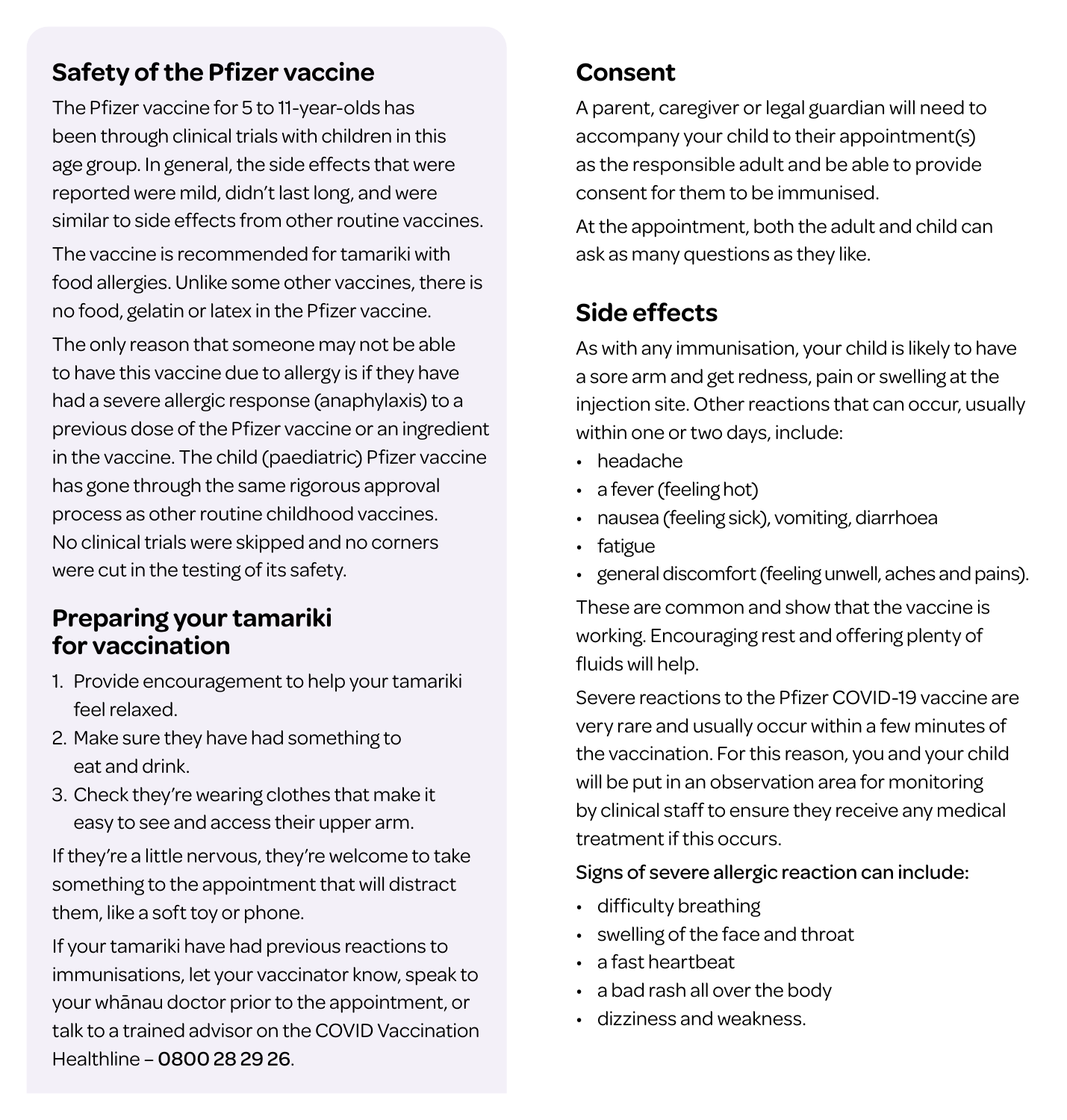If you notice your child experiencing any of these symptoms, let clinical staff know immediately. If you are not at a vaccination site, call 111.

Myocarditis and pericarditis are very rare but serious side effects of the Pfizer vaccine. In the clinical trials, no cases were seen in children aged 5 to 11 years old, however it is important to be aware of the symptoms for all ages who are vaccinated. If your child has any of the following symptoms in the days or weeks after being vaccinated, get medical help right away.

Symptoms of myocarditis and pericarditis:

- discomfort, heaviness, tightness or pain in their chest
- difficulty breathing
- feelings of having a fast-beating, fluttering, or pounding heart
- feeling faint, light-headed or dizzy.



#### **Book or walk in**

COVID-19 immunisations are free for everyone. From 17 January, parents or caregivers can go to a walk-in clinic with their tamariki or use BookMyVaccine.nz to get immunised with their usual health provider, hauora, or general practice. Make sure you select the appropriate age range. If you want to book for more than one child or you're unable to book online, you can call the COVID Vaccination Healthline on 0800 28 29 26 (8am–8pm, 7 days a week) and we'll make the

Interpreters are available.

## **Tamariki with disabilities**

booking for you and answer any questions.

The Disability Team is available Monday to Friday, from 8am to 8pm. They will support your whānau and can book an immunisation appointment for you. They can answer any questions you may have about your child's needs including accessibility, free transport options, or any affects the vaccine may have on your child.

- Call 0800 28 29 26 and push 2
- Free text 8988
- Email accessiblecovidvaccinations@ whakarongorau.nz